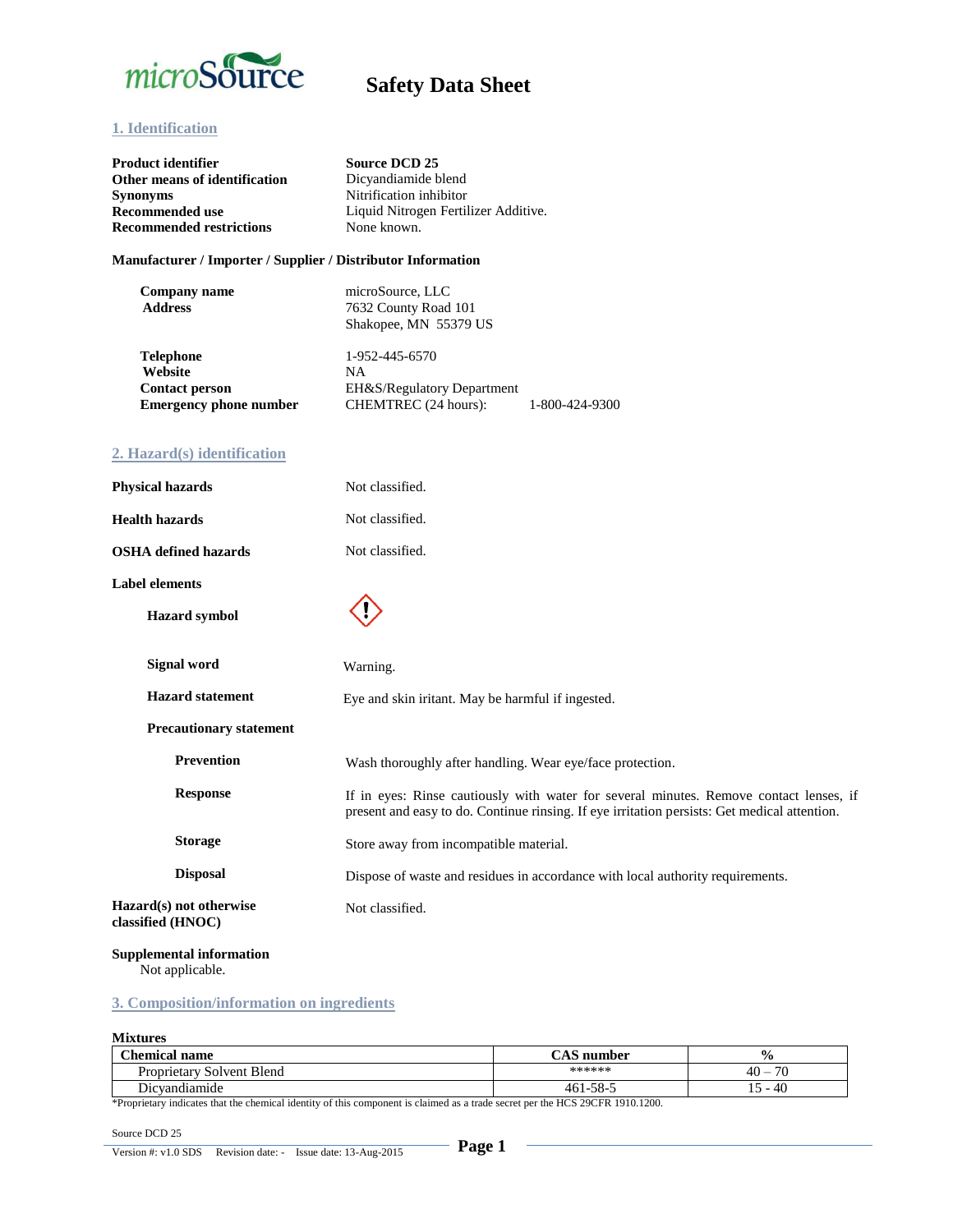

| <b>Composition comments</b>                                                         | All concentrations are in weight unless ingredient is a gas. Gas concentrations are in<br>percent by volume.<br>This Safety Data Sheet is not a guarantee of product specification or NPK value(s). NPK<br>content is on specified sales orders, customer invoices, or product specification sheets<br>obtained from supplier.            |
|-------------------------------------------------------------------------------------|-------------------------------------------------------------------------------------------------------------------------------------------------------------------------------------------------------------------------------------------------------------------------------------------------------------------------------------------|
| <b>4. First-aid measures</b>                                                        |                                                                                                                                                                                                                                                                                                                                           |
| <b>Eye contact</b>                                                                  | Check for and remove contact lenses. Flush immediately with copious amounts<br>of water or normal saline (minimum of 15 minutes), holding eyelids apart to<br>ensure complete irritation of the eye and eyelid tissue. Take exposed individual<br>to a health care professional, preferably an opthalmologist, for further<br>evaluation. |
| <b>Skin contact</b>                                                                 | Remove contaminated clothing, shoes and equipment. Wash exposed area with<br>plenty of soap and water. Repeat washing. If redness or irritation occurs, seek<br>medical attention. Wash contaminated clothing before reuse.                                                                                                               |
| <b>Inhalation</b>                                                                   | Remove victim from immediate source of exposure and assure that the victim is<br>breathing. If necessary, remove victim to fresh air and loosen clothing. Get<br>medical attention.                                                                                                                                                       |
| <b>Ingestion</b>                                                                    | Rinse mouth thoroughly. Drink 1 or 2 glasses of water. Do not induce vomiting<br>without advice from poison control center. If vomiting occurs, keep head low so<br>that stomach content doesn't get into the lungs. Get medical attention.                                                                                               |
| <b>Most important</b><br>symptoms/effects, acute and<br>delayed                     | Symptoms include itching, burning, redness, and tearing of eyes.                                                                                                                                                                                                                                                                          |
| <b>Indication of immediate</b><br>medical attention and<br>special treatment needed | Treat symptomatically.                                                                                                                                                                                                                                                                                                                    |
| <b>General information</b>                                                          | Ensure that medical personnel are aware of the material(s) involved, and take<br>precautions to protect themselves.                                                                                                                                                                                                                       |
| <b>5. Fire-fighting measures</b>                                                    |                                                                                                                                                                                                                                                                                                                                           |
| Suitable extinguishing<br>media                                                     | Water fog or spray, dry chemical, foam, carbon dioxide.                                                                                                                                                                                                                                                                                   |
| Unsuitable<br>extinguishing media                                                   | Water jet (frothing possible).                                                                                                                                                                                                                                                                                                            |
| <b>Specific hazards arising</b><br>from the chemical                                | Product will burn under fire conditions. Under fire conditions and at high<br>temperatures, highly toxic fumes are emitted.                                                                                                                                                                                                               |
| <b>Special protective</b><br>equipment and<br>precautions for<br>firefighters       | Self-contained breathing apparatus and full protective clothing should be worn when<br>fighting chemical fires. Selection of respiratory protection for firefighting follow the<br>general fire precautions indicated in the workplace.                                                                                                   |
| <b>Fire-fighting</b><br>equipment/instructions                                      | Use standard firefighting procedures and consider the hazards of other involved<br>materials. Move containers from the fire area if you can do so without risk.                                                                                                                                                                           |
| <u>6. Accidental release measures</u>                                               |                                                                                                                                                                                                                                                                                                                                           |
| Personal precautions,<br>protective equipment and<br>emergency procedures           | Avoid inhalation of vapors and spray mist and contact with skin and eyes.<br>Wear suitable protective clothing. For personal protection see Section 8 of the SDS.                                                                                                                                                                         |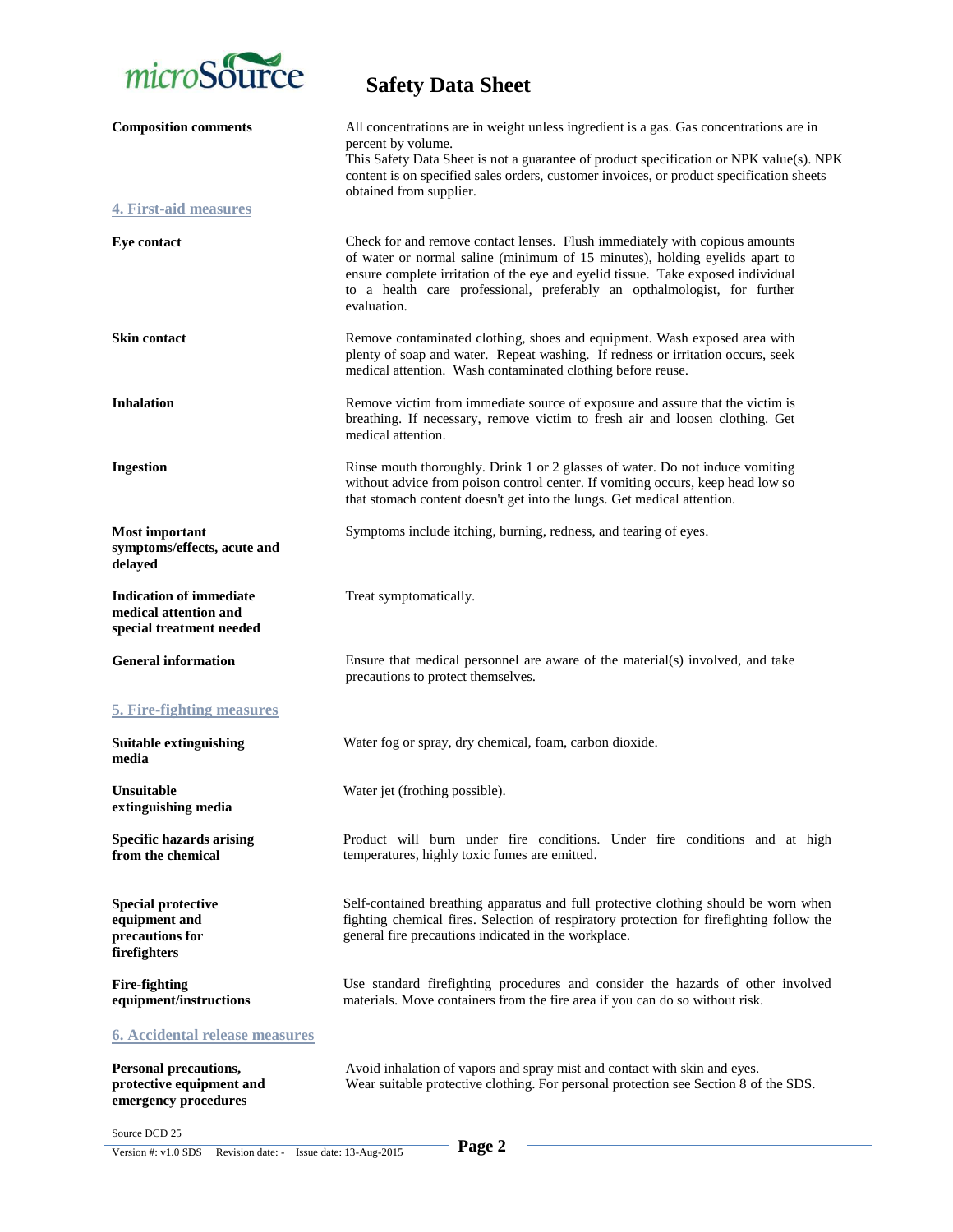

| Methods and materials for<br>containment and cleaning up             | Large Spills: Stop the flow of material, if this is without risk. Dike the spilled material,<br>where this is possible. Absorb with vermiculite, dry sand or earth and place into containers.<br>After removal flush contaminated area thoroughly with water.                                                                                                                                                                                                                                                                                                                                                         |
|----------------------------------------------------------------------|-----------------------------------------------------------------------------------------------------------------------------------------------------------------------------------------------------------------------------------------------------------------------------------------------------------------------------------------------------------------------------------------------------------------------------------------------------------------------------------------------------------------------------------------------------------------------------------------------------------------------|
|                                                                      | Small Spills: Wipe up with absorbent material (e.g. cloth, fleece). Clean surface thoroughly<br>to remove residual contamination.                                                                                                                                                                                                                                                                                                                                                                                                                                                                                     |
|                                                                      | Never return spills to original containers for re-use.                                                                                                                                                                                                                                                                                                                                                                                                                                                                                                                                                                |
| <b>Environmental precautions</b>                                     | Prevent further leakage or spillage if safe to do so. Do not contaminate water. Do not allow<br>to enter drains, sewers or watercourses.                                                                                                                                                                                                                                                                                                                                                                                                                                                                              |
| <b>7. Handling and storage</b>                                       |                                                                                                                                                                                                                                                                                                                                                                                                                                                                                                                                                                                                                       |
| Precautions for safe handling                                        | Avoid inhalation of vapors/spray and contact with skin and eyes. Use only with adequate<br>ventilation. Observe good industrial hygiene practices.                                                                                                                                                                                                                                                                                                                                                                                                                                                                    |
| Conditions for safe storage,<br>including any incompatibilities      | Keep container tightly closed. Store in a cool, dry well-ventilated place. Store away from<br>incompatible materials.                                                                                                                                                                                                                                                                                                                                                                                                                                                                                                 |
| 8. Exposure controls/personal protection                             |                                                                                                                                                                                                                                                                                                                                                                                                                                                                                                                                                                                                                       |
| <b>Occupational exposure limits</b>                                  | No exposure limits noted for ingredient(s).                                                                                                                                                                                                                                                                                                                                                                                                                                                                                                                                                                           |
| <b>Biological limit values</b>                                       | No biological exposure limits noted for the ingredient(s).                                                                                                                                                                                                                                                                                                                                                                                                                                                                                                                                                            |
| <b>Exposure guidelines</b>                                           | Follow standard monitoring procedures.                                                                                                                                                                                                                                                                                                                                                                                                                                                                                                                                                                                |
| Appropriate engineering<br>controls                                  | Provide adequate general and local exhaust ventilation. Observe Occupational<br>Exposure Limits and minimize the risk of inhalation of vapors and mists.                                                                                                                                                                                                                                                                                                                                                                                                                                                              |
| Individual protection measures such as personal protective equipment |                                                                                                                                                                                                                                                                                                                                                                                                                                                                                                                                                                                                                       |
| <b>Eye/face protection</b>                                           | Wear approved safety glasses or goggles.                                                                                                                                                                                                                                                                                                                                                                                                                                                                                                                                                                              |
| <b>Skin Protection</b>                                               |                                                                                                                                                                                                                                                                                                                                                                                                                                                                                                                                                                                                                       |
| <b>Hand protection</b>                                               | Chemical resistant gloves are recommended. Be aware that the liquid may penetrate<br>the gloves. Frequent change is advisable. Suitable gloves can be recommended by the<br>glove supplier.                                                                                                                                                                                                                                                                                                                                                                                                                           |
| Other                                                                | Wear appropriate clothing to prevent repeated or prolonged skin contact.                                                                                                                                                                                                                                                                                                                                                                                                                                                                                                                                              |
| <b>Respiratory protection</b>                                        | If engineering controls do not maintain airborne concentrations below recommended exposure<br>limits (where applicable) or to an acceptable level (in countries where exposure limits have not<br>been established), an approved respirator must be worn. Wear air supplied respiratory protection if<br>exposure concentrations are unknown. In case of inadequate ventilation or risk of inhalation of<br>vapors, use suitable respiratory equipment.<br>In the United States of America, if respirators are used, a program should be instituted to assure<br>compliance with OSHA 29 CFR 1910.134 and ANSI Z88.2. |
| <b>Thermal hazards</b>                                               | Wear appropriate thermal protective clothing, when necessary.                                                                                                                                                                                                                                                                                                                                                                                                                                                                                                                                                         |
| <b>General hygiene</b><br>consideration                              | Always observe good personal hygiene measures, such as washing after handling the material<br>and before eating, drinking, and/or smoking. Routinely wash work clothing and protective<br>equipment to remove contaminants. Handle in accordance with good industrial hygiene and safety<br>practice.                                                                                                                                                                                                                                                                                                                 |
| 9. Physical and chemical properties                                  |                                                                                                                                                                                                                                                                                                                                                                                                                                                                                                                                                                                                                       |

#### **Appearance Physical State** Clear liquid.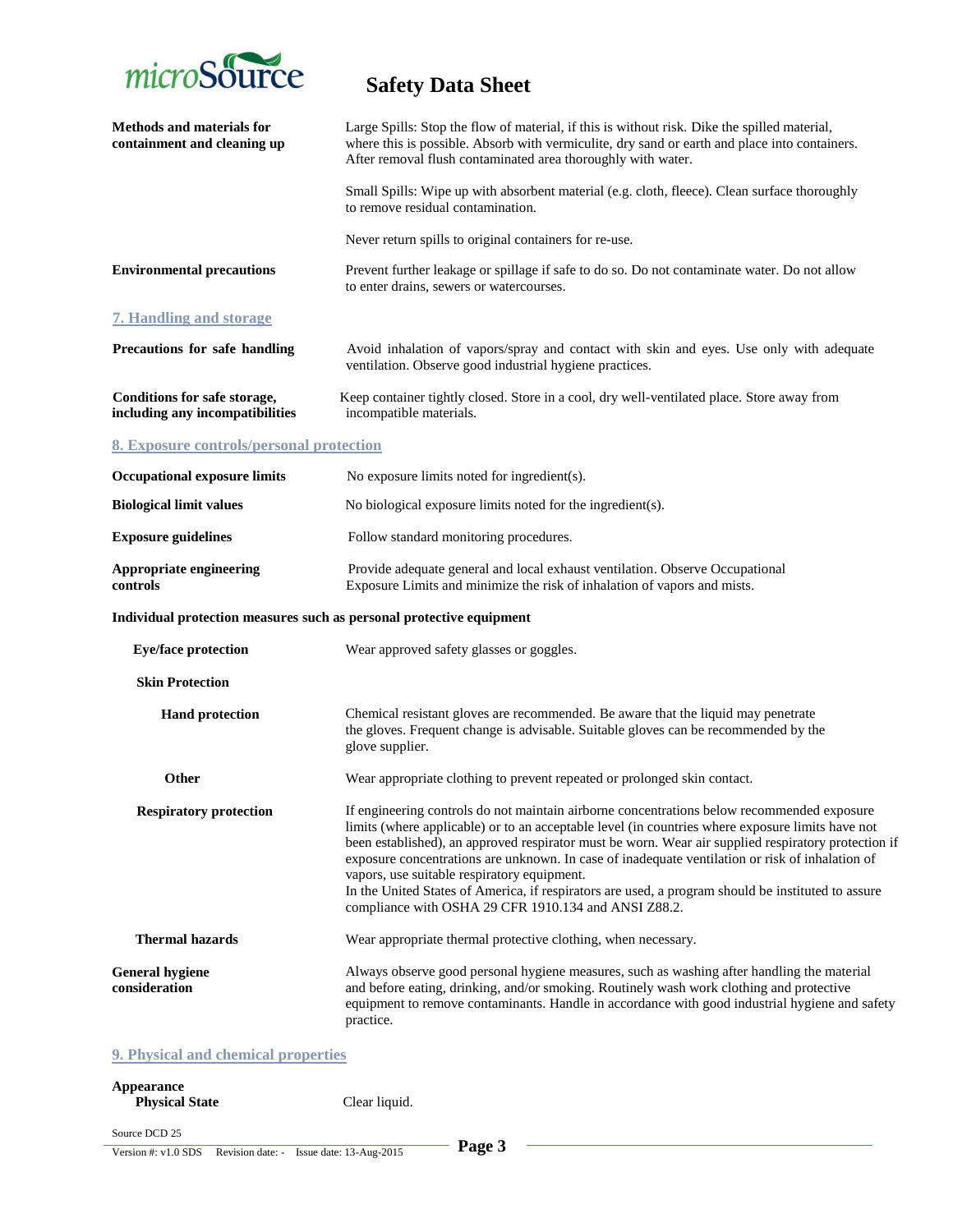

| Form                                              | Liquid.                                                                                                                     |
|---------------------------------------------------|-----------------------------------------------------------------------------------------------------------------------------|
| Color                                             | Water white.                                                                                                                |
| Odor                                              | Bland.                                                                                                                      |
| Odor threshold                                    | Not available.                                                                                                              |
| pH                                                | Not applicable.                                                                                                             |
| Melting point/freezing point                      | $<$ -58°F (-50°C)                                                                                                           |
| Initial boiling point and boiling                 | Not available.                                                                                                              |
| range                                             |                                                                                                                             |
| <b>Flash point</b>                                | $>212$ °F (100°C).                                                                                                          |
| <b>Evaporation Rate</b>                           | Not available.                                                                                                              |
| Flammability (solid, gas)                         | Not available.                                                                                                              |
| Vapor pressure                                    | Not available.                                                                                                              |
| Vapor Density (Air=1)                             | Not available.                                                                                                              |
| <b>Relative density</b>                           | 1.159 @ 20 $\rm{^{\circ}C}$ (68 $\rm{^{\circ}F}$ )                                                                          |
| <b>Water Solubility</b>                           | soluble                                                                                                                     |
| <b>Partition coefficient</b>                      | Not available.                                                                                                              |
| (n-octanol/water)                                 |                                                                                                                             |
| <b>Auto-ignition temperature</b>                  | Not available.                                                                                                              |
| <b>Viscosity</b>                                  | Not available.                                                                                                              |
| <b>Other information</b>                          |                                                                                                                             |
| <b>Percent volatile</b>                           | Not available.                                                                                                              |
| 10. Stability and reactivity                      |                                                                                                                             |
| <b>Reactivity</b>                                 | The product is stable and non-reactive under normal conditions of use, storage and transport.                               |
| <b>Chemical stability</b>                         | Stable under normal temperature conditions and recommended use.                                                             |
| <b>Possibility of hazardous</b><br>reactions      | Hazardous polymerization does not occur.                                                                                    |
| <b>Conditions to avoid</b>                        | Avoid extreme heat, open flame and ignition sources.                                                                        |
| <b>Incompatible materials</b>                     | Strong oxidizing agents, ammonium nitrate, acid chlorides, chlorates and perchlorates causing<br>fire and explosion hazard. |
| <b>Hazardous</b> decomposition<br><b>Products</b> | Carbon oxides. Nitrogen oxides (NOX). Ammonia. Cyanide compounds. Formaldehyde.                                             |

### **11. Toxicological information**

### **Information on likely routes of exposure**

| <b>Ingestion</b><br><b>Inhalation</b><br><b>Skin contact</b><br>Eye contact        | Ingestion may cause irritation and malaise.<br>Vapors and spray mist may irritate throat and respiratory system and cause coughing.<br>Prolonged or repeated skin contact may cause irritation.<br>May cause eye irritation on direct contact. |
|------------------------------------------------------------------------------------|------------------------------------------------------------------------------------------------------------------------------------------------------------------------------------------------------------------------------------------------|
| Symptoms related to the<br>physical, chemical and<br>toxicological characteristics | Symptoms can include irritation, redness, scratching of the cornea, and tearing.                                                                                                                                                               |
| Information on toxicological effects                                               |                                                                                                                                                                                                                                                |
| <b>Acute toxicity</b>                                                              | May cause discomfort if swallowed.                                                                                                                                                                                                             |
| <b>Skin corrosion/irritation</b>                                                   | Prolonged exposure may cause skin irritation.                                                                                                                                                                                                  |
| Serious eye damage/eye<br>irritation                                               | May cause eye irritation on direct contact.                                                                                                                                                                                                    |

Sulfur oxides. Methyl mercaptan.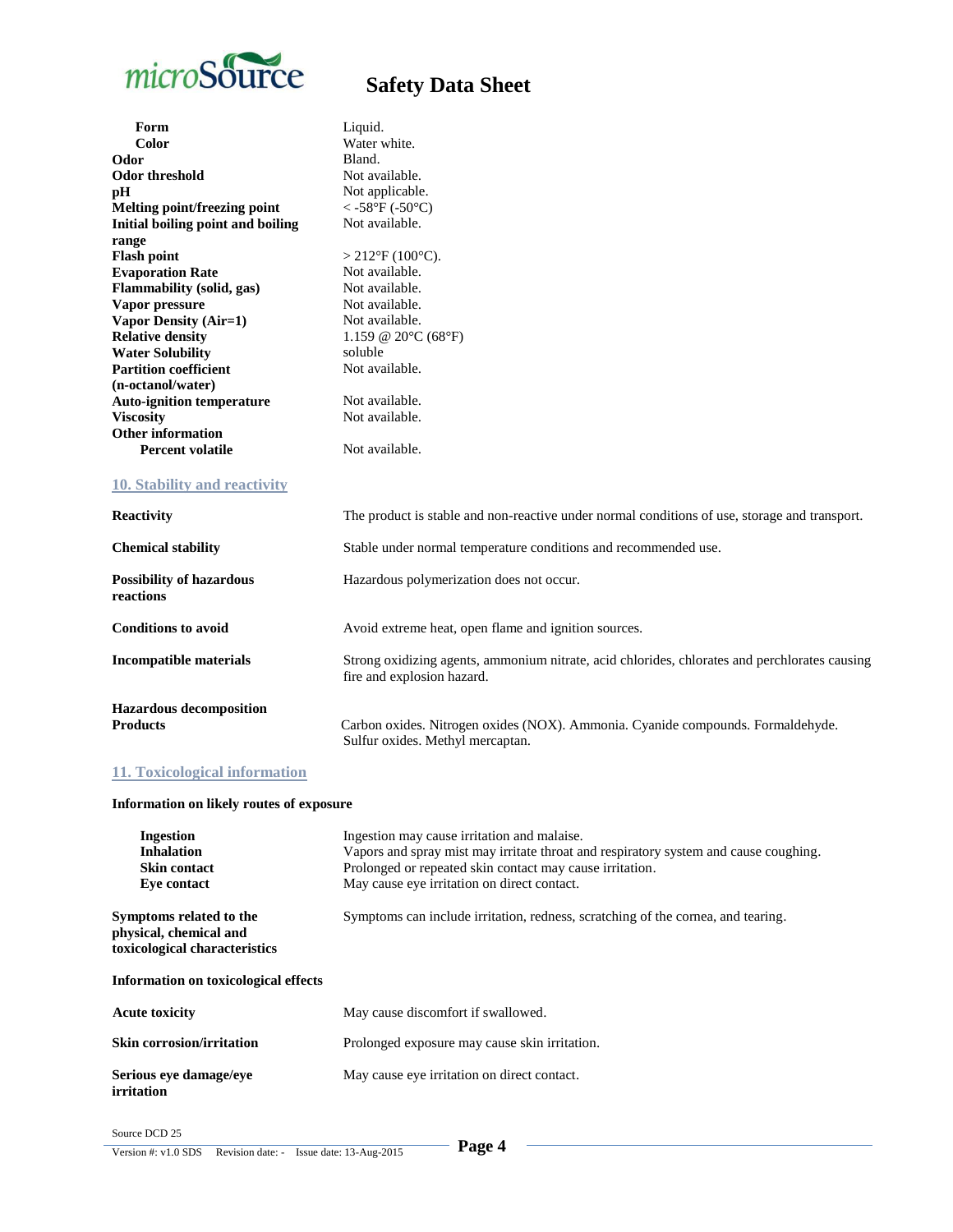

| <b>Respiratory sensitization</b><br><b>Skin sensitization</b>                         | No data available.<br>Not a skin sensitizer.                                                                                                                                                             |
|---------------------------------------------------------------------------------------|----------------------------------------------------------------------------------------------------------------------------------------------------------------------------------------------------------|
| Germ cell mutagenicity                                                                | No data available.                                                                                                                                                                                       |
| Carcinogenicity                                                                       | This product is not considered to be a carcinogen by IARC, ACGIH, NTP, or OSHA.                                                                                                                          |
| <b>Reproductive toxicity</b>                                                          | No data available.                                                                                                                                                                                       |
| Specific target organ toxicity-<br>single exposure                                    | No data available.                                                                                                                                                                                       |
| Specific target organ toxicity-<br>repeated exposure                                  | No data available.                                                                                                                                                                                       |
| <b>Aspiration hazard</b>                                                              | Not classified.                                                                                                                                                                                          |
| <b>Chronic effects</b>                                                                | Prolonged exposure may cause chronic effects.                                                                                                                                                            |
| <b>Further information</b>                                                            | No other specific acute or chronic health impact noted.                                                                                                                                                  |
| 12. Ecological information                                                            |                                                                                                                                                                                                          |
| Ecotoxicity                                                                           | The product is not classified as environmentally hazardous. However, this does not<br>exclude the possibility that large or frequent spills can have a harmful or damaging<br>effect on the environment. |
| Persistence and degradability                                                         | No data available.                                                                                                                                                                                       |
| <b>Bioaccumulative potential</b>                                                      | No data available.                                                                                                                                                                                       |
| <b>Mobility</b> in soil                                                               | This product is water soluble and may disperse in soil.                                                                                                                                                  |
| Other adverse effects                                                                 | No data available.                                                                                                                                                                                       |
| <b>13. Disposal considerations</b>                                                    |                                                                                                                                                                                                          |
| <b>Disposal instructions</b>                                                          | Do not allow this material to drain into sewers/water supplies. Dispose in accordance with<br>all applicable regulations.                                                                                |
| <b>Hazardous</b> waste code                                                           | The waste code should be assigned in discussion between the user, the producer and the<br>waste disposal company.                                                                                        |
| Waste from residues / unused<br>products                                              | Disposal recommendations are based on material as supplied. Disposal must be in<br>accordance with current applicable laws and regulations, and material characteristics at time<br>of disposal.         |
| <b>Contaminated packaging</b>                                                         | Since emptied containers may retain product residue, follow label warnings even after<br>container is emptied.                                                                                           |
| <b>14. Transport information</b>                                                      |                                                                                                                                                                                                          |
| <b>DOT</b>                                                                            | Not regulated as a hazardous material by DOT.                                                                                                                                                            |
| <b>IATA</b>                                                                           | Not regulated as a dangerous goods.                                                                                                                                                                      |
| <b>IMDG</b>                                                                           | Not regulated as a dangerous goods.                                                                                                                                                                      |
| <b>Transport in bulk according to</b><br>Annex II of MARPOL 73/78 and<br>the IBC Code | Not established.                                                                                                                                                                                         |
| Source DCD 25                                                                         |                                                                                                                                                                                                          |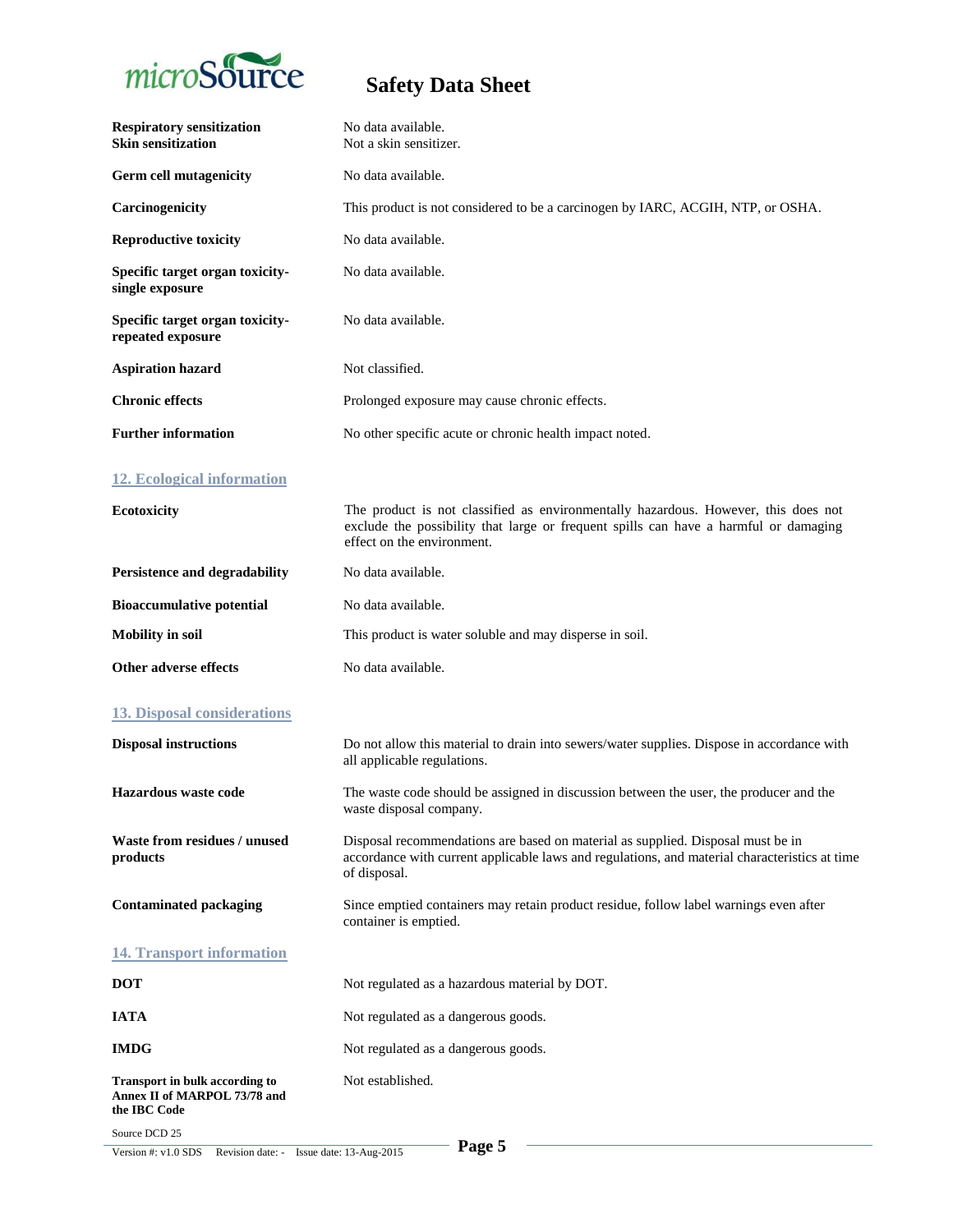

#### **15. Regulatory information**

### **US federal regulations** This product is not known to be a "Hazardous Chemical" as defined by the OSHA Hazard Communication Standard, 29 CFR 1910.1200. **TSCA Section 12(b) Export Notification (40 CFR 707, Subpt. D)** Not regulated. **US OSHA Specifically Regulated Substances (29 CFR 1910.1001-1050)** Not listed. **CERCLA Hazardous Substance List (40 CFR 302.4)** Not listed. **Superfund Amendments and Reauthorization Act of 1986 (SARA) Hazard categories** Immediate Hazard - No Delayed Hazard - No Fire Hazard - No Pressure Hazard - No Reactivity Hazard – No **SARA 302 Extremely** No **hazardous substance SARA 311/312 Hazardous** No **chemical SARA 313 (TRI reporting)** Not regulated. **Other federal regulations Clean Air Act (CAA) Section 112 Hazardous Air Pollutants (HAPs) List** Not regulated. **Clean Air Act (CAA) Section 112(r) Accidental Release Prevention (40 CFR 68.130)** Not regulated. **Safe Drinking Water Act (SDWA)** Not regulated. Food and Drug **Not regulated**. **Administration (FDA) US state regulations** This product does not contain a chemical known to the State of California to cause cancer, birth defects or other reproductive harm. **US Massachusetts RTK – Substance List** Not regulated. **US New Jersey Worker and Community Right-to-Know Act** Not regulated. **US Pennsylvania RTK – Hazardous Substances** Methane, sulfinylbis- (CAS 67-68-5) **US Rhode Island RTK** Not regulated. **US California Proposition 65 US – California Proposition 65 – Carcinogens & Reproductive Toxicity (CRT): Listed substances** Not listed. **International Inventories Country(s) or region <b>Inventory name Inventory name On inventory (yes/no)\***<br>
United States & Puerto Rico **Toxic Substances Control Act (TSCA)** Inventory **States Press** Yes Toxic Substances Control Act (TSCA) Inventory Yes \*A "Yes" indicates this product complies with the inventory requirements administered by the governing country(s). A "No" indicates that one or more components of the product are not listed or exempt from listing on the inventory administered by the governing country(s). **16. Other information, including date of preparation or last revision Issue date** 13-August-2015

**Revision date**